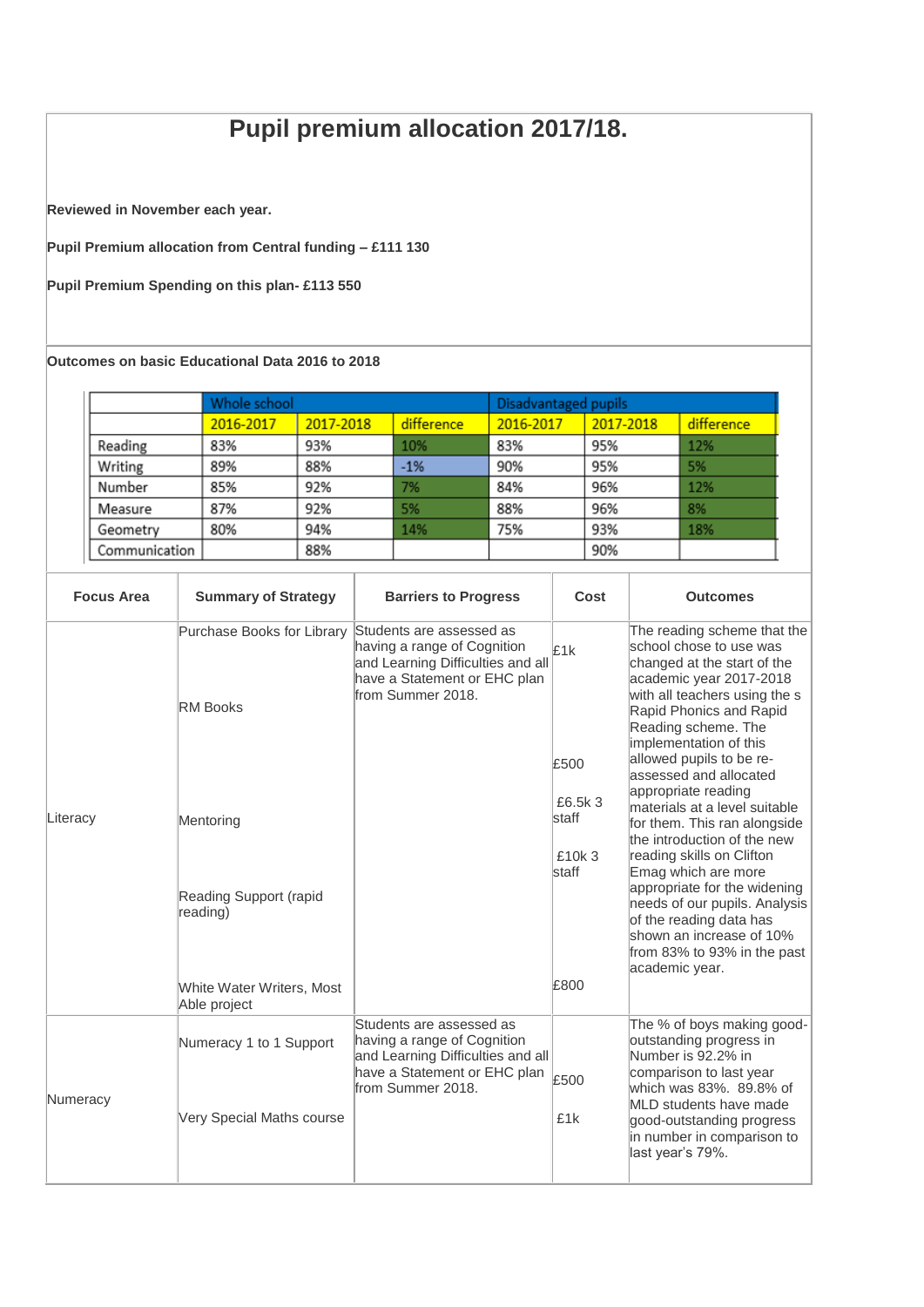| Behaviour                                                     | Vivo/ Dojos Award System                                                           | Student need clear boundaries<br>with rewards and sanctions.                                                             | £2k                               | Behaviour in school deemed<br>outstanding                                                          |
|---------------------------------------------------------------|------------------------------------------------------------------------------------|--------------------------------------------------------------------------------------------------------------------------|-----------------------------------|----------------------------------------------------------------------------------------------------|
| School Trips looking                                          | Subsidy for families in need                                                       | Some families struggle to<br>afford to give their children, our<br>pupils, a broad experience of<br>the wider community. | £12k                              | All Pupils access community<br>trip on a Friday despite some<br>note being able to afford<br>them. |
| at wider community<br>and democracy/<br><b>British Values</b> | Transport costs not passed<br>to parents to ensure wide<br>participation of trips. |                                                                                                                          |                                   |                                                                                                    |
| Alternative Provision 1 Student                               |                                                                                    | Students needs not met at<br>Watermill in Y10/11                                                                         | £18K                              | Pupil gained excellent<br>outcomes and good<br>qualifications, Now at<br>college.                  |
| Y 10/11                                                       | College Experience Students accessing local<br>colleges 1 day per week             | Long transition period in<br>Y10/11 leads to better choices<br>and a greater likelihood of<br>success at post 16.        | £20k                              | All Students Placed in<br>Positive Destination 2018                                                |
|                                                               | Vivo Award System<br>Mindfulness                                                   | Pupils that exhibit some<br>behavioural difficulties needs<br>are met.                                                   |                                   | <b>Fixed term Exclusions</b><br>remain extremely low at<br>around 30 days in total.                |
| Reducing exclusions                                           | Mentoring<br>Paws.B programme                                                      |                                                                                                                          | £5k                               |                                                                                                    |
| Good destination<br>data                                      | Transition worker school<br>holiday and additional hours                           | Ensure pupils continue in<br>education or training at post<br>16.                                                        | £2k 1 staff<br>Transition<br>Time | All Students Placed in<br>Positive Destination 2018                                                |
| Mental Health Well<br>Being - Ongoing                         | <b>CAMHS</b> worker<br>Mindfulness course for 6                                    | Students mental health issues<br>are addressed.                                                                          | £16k<br>£1250                     | Outcomes from paws.B write<br>up by CAMHS on Autumn<br>2018 Gove Report                            |
| General Well Being -<br>Ongoing                               | Free Breakfast Club                                                                | Students that might start the<br>day hungry are afforded a<br>positive start to the day.                                 | £5k                               | Around 100 Students a day<br>engage in a healthy start to<br>the day.                              |
|                                                               | Gardening activity                                                                 |                                                                                                                          | £500                              |                                                                                                    |
| Individual requests<br>to support learning                    | Individual equipment for<br>Complex and PMLD                                       | Individual barriers are<br>addressed.                                                                                    | £5k                               | Disability Chairs Purchased.                                                                       |
| Communication                                                 | Makaton Licences and<br>training                                                   | Pupils with poor<br>communication skills are<br>included and can<br>communicate.                                         | £1k                               | Appropriate students benefit<br>and communicate through<br>Makaton                                 |
| Accessibility                                                 | Parts for specialist chairs                                                        |                                                                                                                          | £1k                               | Specialist Chairs Updated                                                                          |
| <b>Sports Premium</b>                                         |                                                                                    |                                                                                                                          |                                   |                                                                                                    |
| <b>Allocation - £13</b><br>305                                |                                                                                    |                                                                                                                          |                                   |                                                                                                    |
| On this plan - £13<br>530                                     |                                                                                    |                                                                                                                          |                                   |                                                                                                    |